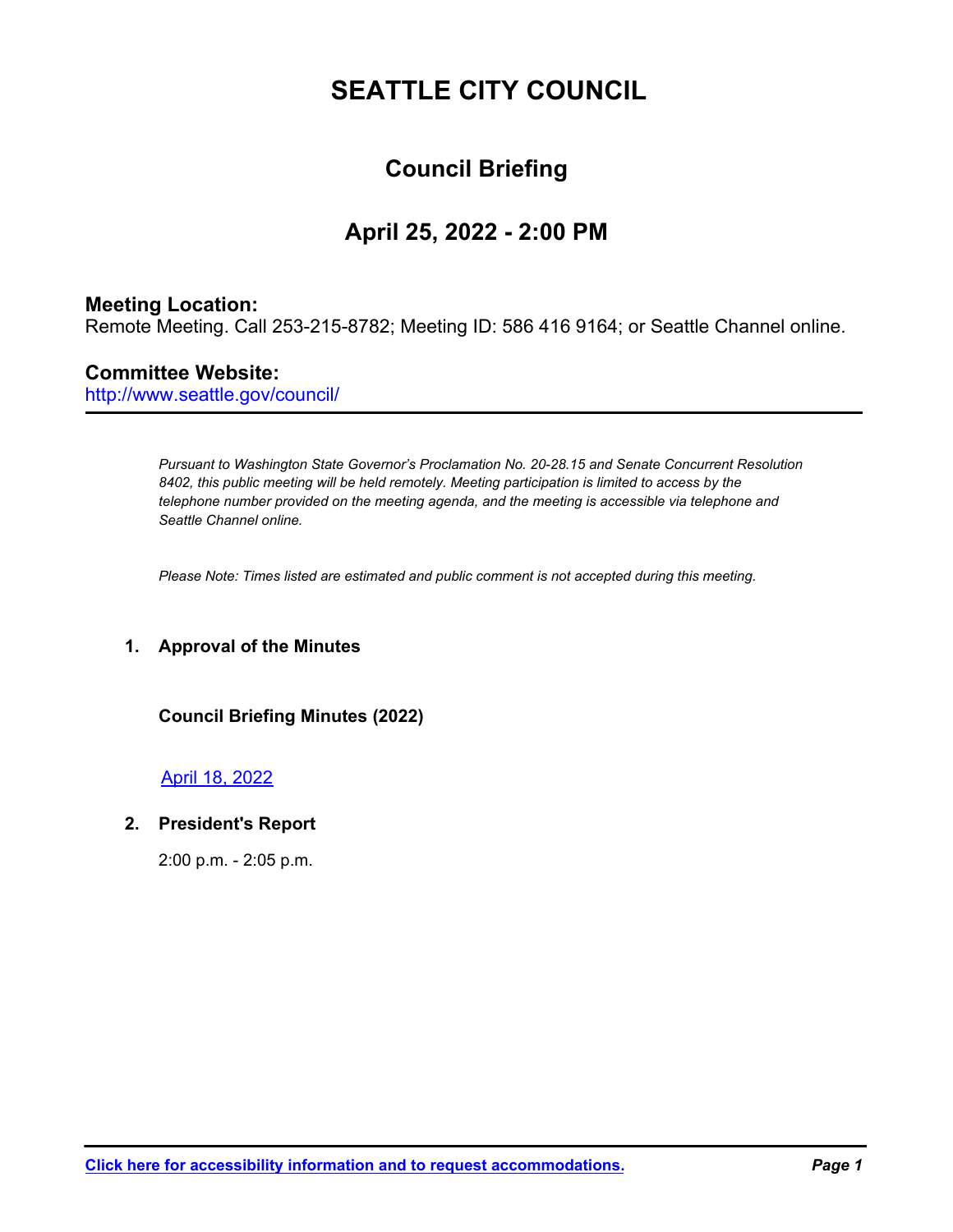#### **3. 2021-2022 Get-Engaged Appointments**

**Presenters: Chase Munroe, Mayor's Office; Leslie Horton, YMCA**

**2:05 p.m. - 2:50 p.m.** 

| Sophia F. Faller, Appt 2138 - Board of Parks and                                |
|---------------------------------------------------------------------------------|
| <b>Recreation Commissioners</b>                                                 |
| Oksana Reva, Appt 2127 - Community Involvement                                  |
| <b>Commission</b>                                                               |
| <b>Annie Shaw, Appt 2140 - Community Technology</b>                             |
| <b>Advisory Board</b>                                                           |
| Charlotte Hevly, Appt 2130 - Design Review Board                                |
| Marc Schmitt, Appt 2133 - Landmarks Preservation<br><b>Board</b>                |
| Lillian M. Williamson, Appt 2129 - LGBTQ Commission                             |
| Jessica Caudle, Appt 2123 - Seattle Arts Commission                             |
| <u> Yaacov Tarko, Appt 2137 - Seattle Bicycle Advisory </u><br><b>Board</b>     |
| Darcy O'Connor, Appt 2139 - Seattle Center Advisory                             |
| <b>Commission</b>                                                               |
| <b>Molly Spetalnick, Appt 2134 - Seattle Design Commission</b>                  |
| <b>Taylor Ladd, Appt 2124 - Seattle Disability Commission</b>                   |
| Kira Rosenlind, Appt 2128 - Seattle Human Rights                                |
| <b>Commission</b>                                                               |
| Afra Mahmood, Appt 2126 - Seattle Immigrant and                                 |
| <b>Refugee Commission</b><br>David Flasterstein, Appt 2136 - Seattle Pedestrian |
| <b>Advisory Board</b>                                                           |
| <b>Austin Moreman, Appt 2132 - Seattle Planning</b>                             |
| <b>Commission</b>                                                               |
| Dan Godfrey, Appt 2141 - Seattle Renters' Commission                            |
| Maria Buchanan, Appt 2135 - Seattle Transit Advisory<br><b>Board</b>            |
| Sarah Liu, Appt 2125 - Seattle Women's Commission                               |
| <b>Laura Keil, Appt 2131 - Urban Forestry Commission</b>                        |

## **4. Signing of Letters and Proclamations**

2:50 p.m. - 2:55 p.m.